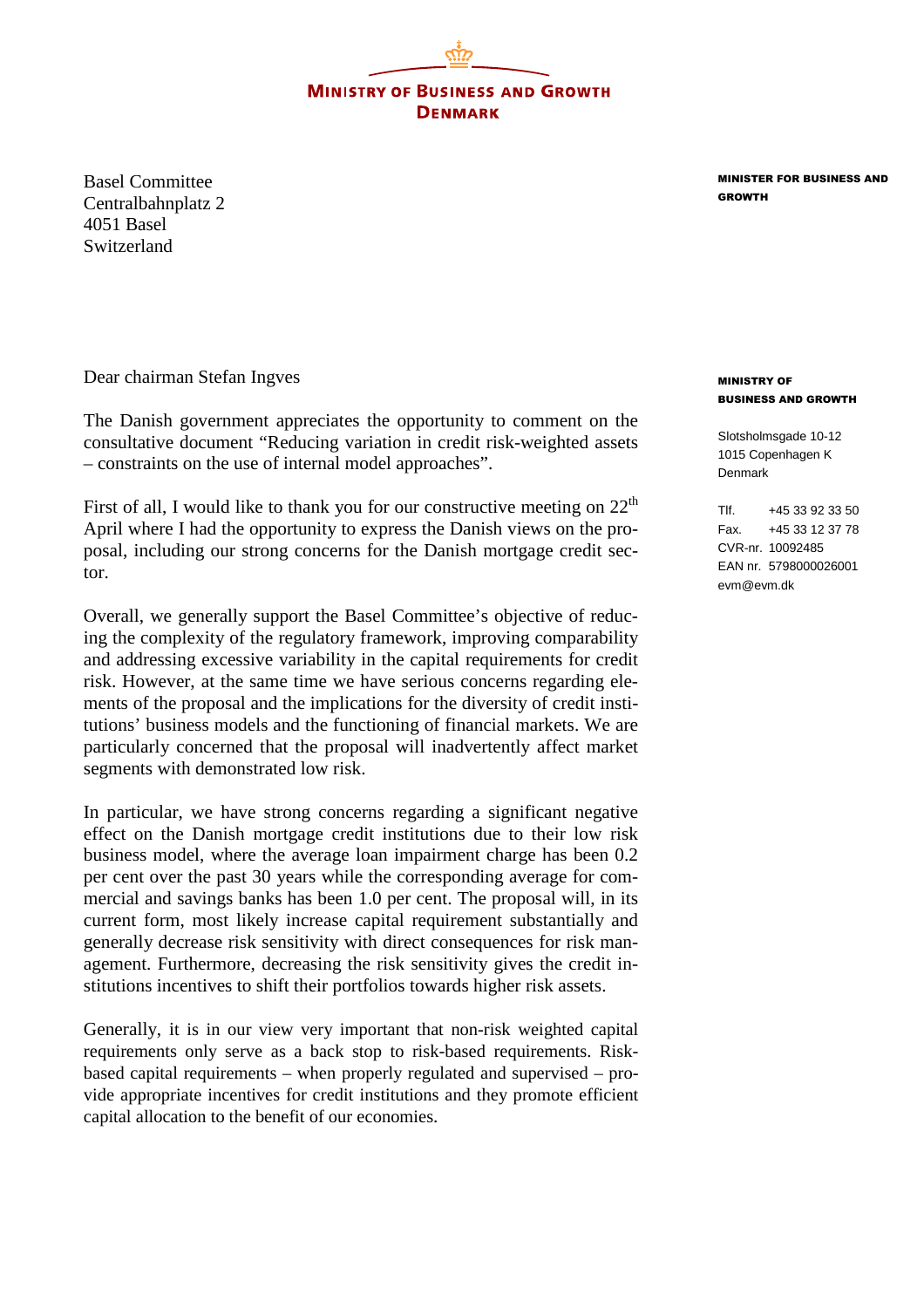I understand that it is not the intention to increase the overall capital requirements. While a simple recalibration might achieve this aim overall, we are concerned that a simple recalibration will not duly recognise the inherent low risk nature of some business markets and business models. On this background we strongly urge the Committee to thoroughly analyse the consequences of the proposal, including the quantitative impact study (QIS) and the consultation responses.

The views of the Danish government are described in more detail in the attached annex. Below our main comments are summarised.

Generally, the Danish government neither support the proposed revised Basel floor nor the input floors on the parameters in the internal models.

In the consultative document the Committee briefly mentions its plans to replace the current Basel I floor with a permanent output floor based on the revised standardised approach. We would like to stress that the use of an output floor limits the risk sensitivity of the framework, hence creates incentives for banks to shift their portfolios towards higher risk. Furthermore, we see an imminent risk that the Committee's aim not to significantly increase overall capital requirements can be severely undermined by a permanent output floor based on the standardised approach unless the consequences are thoroughly analysed.

The Committee mentions that the interaction between input floors, output floor and the leverage ratio will be considered. This is in our view very important as we believe that the introduction of a leverage ratio by and large addresses the same concerns as an output floor (risk weights become too low and do not reflect true risks).

Moreover, when it comes to input floors the Committee proposes to set exposure-level floors on IRB-model parameters. We generally agree with the Committee's line of reasoning, including in particular that national specificities and banks' incentives should be taken into account. However, we fail to see how this is reflected in the concrete proposal.

Specifically, we anticipate that the QIS will show a huge effect from the loss given default LGD floors on the Danish mortgage system. It is important to stress that we do not see justification for such an effect given the actual loss history of these institutions and the specific features of the Danish market. Following this, we find a floor on exposure level for exposures secured by real estate problematic, as it targets demonstrably low risk exposures. Please see the attached annex for a more thorough description of the Danish mortgage system.